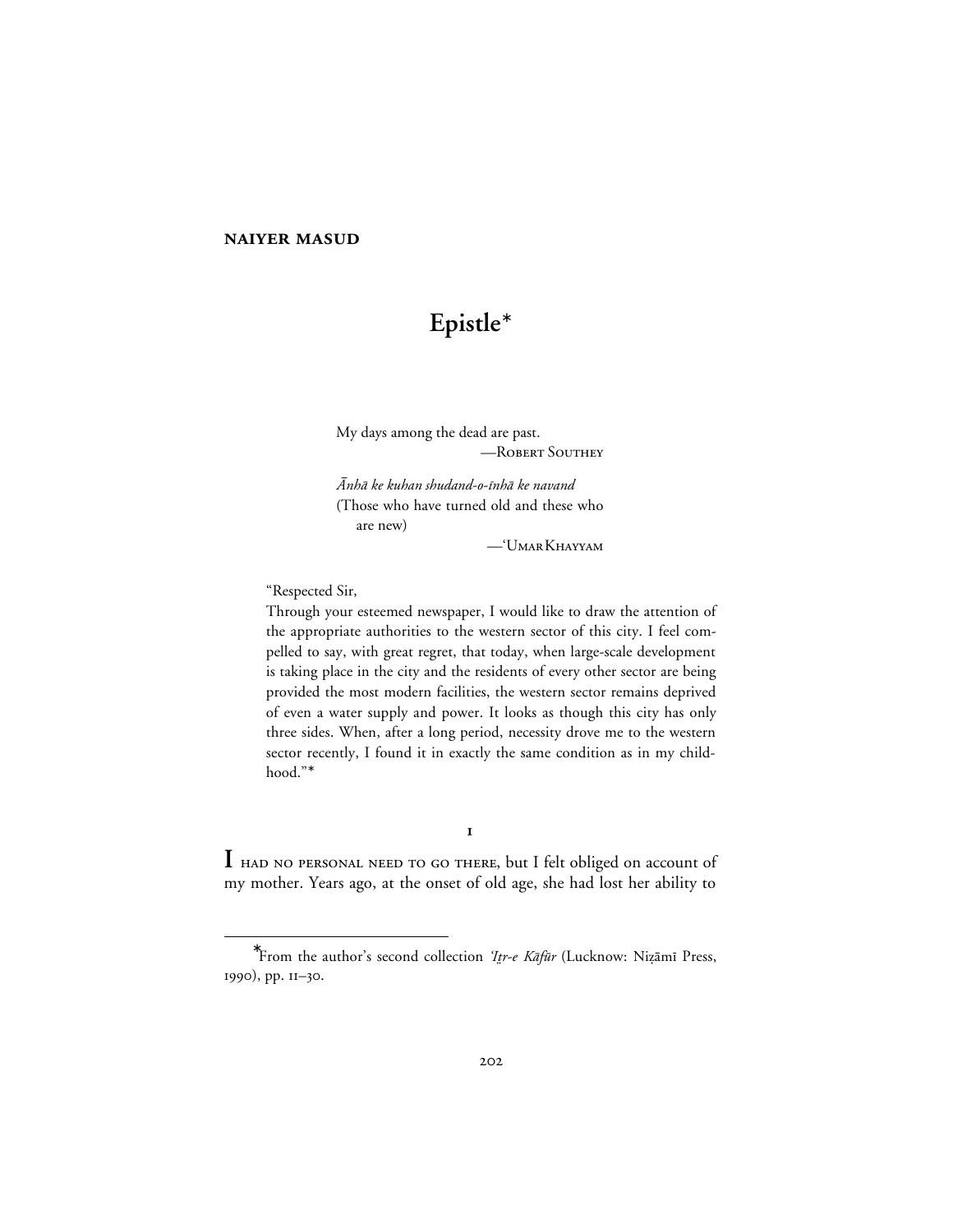walk, and later she nearly lost her eyesight. Her mind had also become muddled. In spite of her infirmity she would call me near her three or four times every day and she would feel around my whole body with trembling hands. Actually it had seemed to her from the time I was born that I wasn't healthy. Sometimes she thought my body was too cold, sometimes too hot; sometimes she thought my voice had changed; and sometimes that the color of my eyes looked different. Because she belonged to an old family of hakims, she had come to know the names and treatments for many illnesses by heart. Every few days she would declare that I was suffering from some new ailment and then insist on treating it. During the early days of her infirmity it happened a couple of times that I became engrossed in some work and forgot to visit her in her room, so she managed, God knows how, to drag herself to the door. After more time had passed, when her remaining vitality had also ebbed away, her physician kept me away from her for one whole day just to test whether she had any strength left in her arms and feet. She also remained unmindful of me, or so it seemed. But when, hearing her moan softly late at night, I rushed to her, I saw that she had traversed about half the distance to the door. Her bedding, which she had started to spread out on the floor ever since the death of my father, had been dragged right along with her; or rather, it seemed that it was the bedding itself that was dragging her along toward the door. When she saw me she tried to say something but fell into unconsciousness from exhaustion and remained in that state for several days. Her physician acknowledged his mistake over and over again, expressing regret for putting her through this ordeal, because, following this episode, my mother's sight and mind both became impaired, until, gradually, her presence and absence became one.

A long time has passed since even her physician died. Recently, though, when I woke up one night, I saw her sitting on the floor near my feet, groping around my bed with one hand. I quickly sat up.

"You …" I said, looking at the web of protruding veins on the back of her hand, "… have come here?"

"To see you … how are you feeling?" she said, haltingly, before a daze came over her.

I got out of the bed and sat down beside her on the floor, staring at her for a long time. I tried to recall my earliest image of her face as it was preserved in my memory, and for a few moments that face appeared before my eyes. Meanwhile she emerged from her daze a bit. Attempting to help her rise slowly, I said, "Come, let me take you to your room."

"No," she said with enormous difficulty, "first tell me."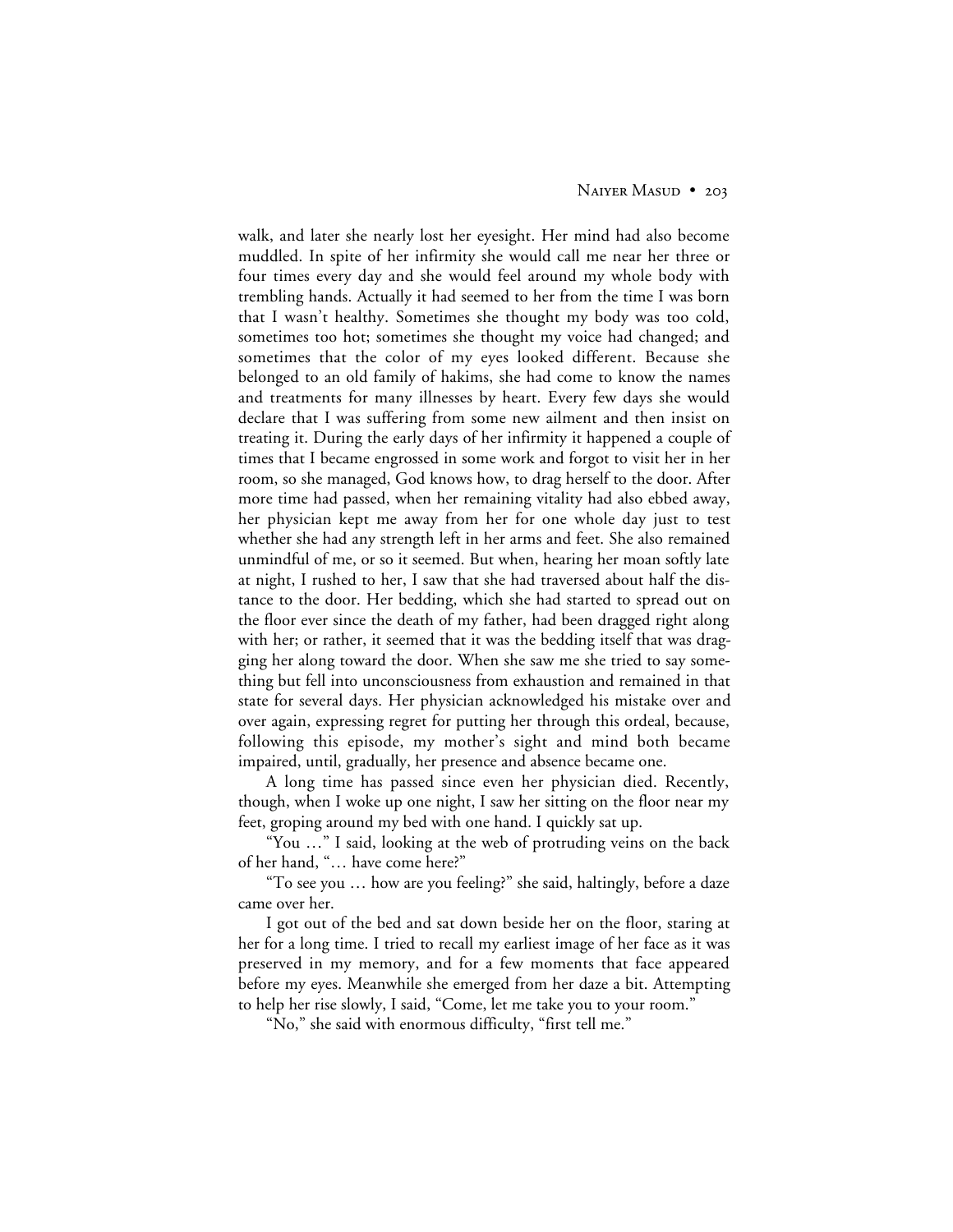"Tell you what?" I asked, in a tired voice.

"How do you feel?"

Actually, I hadn't been feeling well for a few days, so I said, "I don't feel well."

Contrary to my expectation, she didn't ask me for the details of my illness; instead, she only asked, "So did you have someone examine you?"

"Who should I go to?"

I knew what answer would be forthcoming. The one she always gave immediately and in a sharp tone. This time, after a long silence, she did say the same thing, but with tremendous sadness and a little despair, "Why don't you go there?"

I used to go there with her in my childhood. It was a family of old hakims who were close relatives of my mother. Their house was very large and several families lived in its different sections. The head of all those families was a Hakim Sahib, hardly known in the city, but who nonetheless commanded a group of patients from neighboring villages much larger than any of the renowned doctors in the city.

A lot of celebrations took place in that house, and my mother was invited specially to them; often she took me along as well. I used to watch the strange ceremonies that took place during those celebrations with tremendous fascination. It also didn't escape me that great deference was shown to my mother there and that a wave of happiness swept over the entire place the minute she arrived. For her own part, she never neglected to show proper courtesy to one and all. She called the younger members present, and those her own age, over to her, but went to the elders herself, and everyone accepted her judgment in the family disputes which frequently arose there.

There were many people there, but I remembered, as though through a fog, only the face of Hakim Sahib, and that perhaps only because there was a slight family resemblance between him and my mother. What I do remember clearly, though, is that women, men and children of all ages used to be present in that place and that my mother, surrounded by them all, appeared to me like a flower in the midst of so many leaves.

Now, though, with her withered face turned toward me, she was trying to look at my face with her sightless eyes.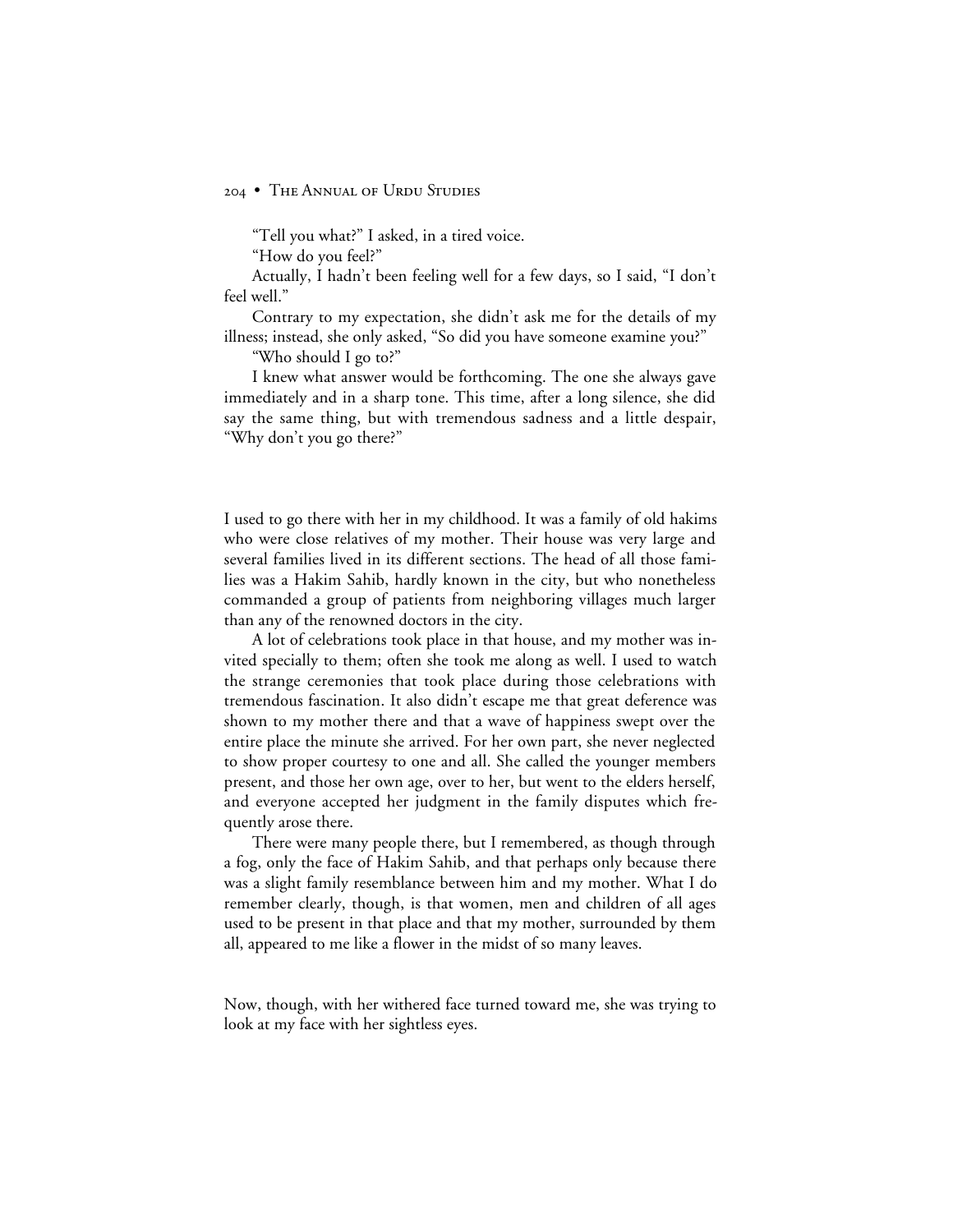"Your voice sounds hoarse. Avoid eating oily foods," she said, and then said again, "Why don't you go there?"

"There … I won't even be able to recognize anyone there."

"You will, when you see them. If not, they'll clear it up for you."

"It's been such a long time," I said. "I don't remember how to get there anymore."

"You'll start to remember when you set out."

"How?" I said. "Everything must have changed."

"Nothing's changed," she said. She again began to drift into unconsciousness, still she managed to say one more time, "Nothing's changed," and then she became completely unconscious.

I sat supporting her for a long time. I tried to recall the way to that house by imagining the days when I had accompanied her there. I also tried to remember the layout of the house. All that came back to my mind was the mound—known as Hakims' Perch—straight across from the main entrance. And yes, also that Hakims' Perch was located on the western side of the city, that it had a few bushes and unpaved graves, and that the last signs of the city ended by the time one reached it.

I picked my mother up in my arms, just as she once used to pick me up in hers, and felt as though I had paid back some of what I owed her. And even though she was entirely unconscious, I said to her, "Come, let me help you to your room. Come morning, I shall definitely go *there*."

I woke up the next morning a little after sunrise, and some time after I woke up I set out from the house.

 $\overline{2}$ 

I hadn't passed through the western side of my own neighborhood in a long time. Now as I did, I noticed a lot of changes. Mud houses had become brick houses; vacant compounds had turned into small bazaars. A warehouse for lumber had sprung up on the ruins of an old tomb. None of the faces I was familiar with a long time ago could be seen. However, I did meet several people who knew me, and I knew some of them, though I didn't know they lived in my own neighborhood. I also spoke to them, just the usual pleasantries, but I didn't tell anyone where I was headed.

Soon I had left my neighborhood behind. Then I came to the grainmarket and left that behind too, and then the medicine-and-spice market.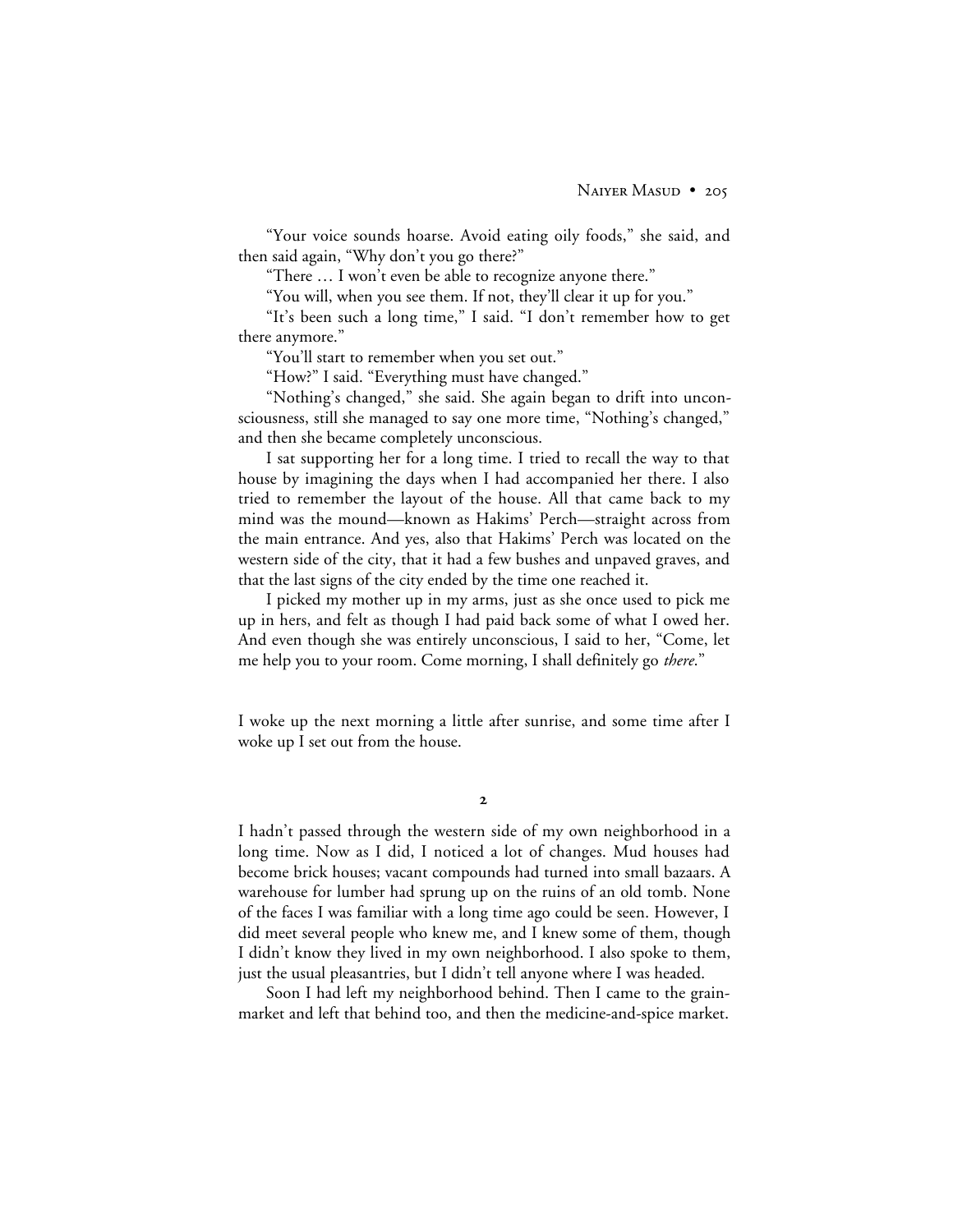Paved roads ran on either side of these markets and stretched far into the distance, with temporary snack shops and drink stalls along the way. However, on the road I was now walking on I could see potholes straight ahead in several places, and further down it turned completely into a dirt road. Even though I didn't remember the way, I was sure that I was walking in the right direction so I kept going.

The heat of the sun had become stronger. By now even the traces of the dirt road had disappeared, but it could still be imagined between the two crooked rows of dust-covered trees. Suddenly the rows disintegrated in such a way that nothing of the road was left except a vague hint, splitting in five directions like the fingers of a spread out hand. Here, I wavered. It hadn't been long since I had left the house; I was certain that I wasn't too far from my neighborhood. Still I stopped and tried to figure out the way back. I turned around and looked. Dust-covered trees stood everywhere on the uneven terrain. I had imagined the dirt road between the rows of these trees; perhaps the rows themselves were the creation of my imagination because now I couldn't see them anywhere. In my estimation I was proceeding along a straight road, but I had often experienced how seemingly straight roads turned this way or that imperceptibly, throwing the wayfarer completely off course. I was convinced that this far into the journey I had already detoured several times and if I didn't find some trace of the road I simply wouldn't be able to make it back home on my own. However, at the time I was more concerned with Hakims' Perch, which appeared to be nowhere in sight, than with how I'd get back home. Although trees were everywhere they were so scraggly that no sizeable portion of the ground was hidden from my view. But the ground to my right, sloping upward far into the distance, was so dotted with thick bushes, practically fused into each other, that it was impossible to see what lay on the other side of this slope.

If there was anything, it had to be on the other side—I thought, and set out in that direction. And I was right. The instant I emerged from a large tract of overcrowded bushes I saw a single-story house made of small brown bricks rising before me. This was not the house I was looking for. Nevertheless I proceeded straight toward it. A nameplate, most of its letters nearly obliterated, hung on the door. It was quiet inside the house, but not the kind of quiet to be found outside of deserted houses, so I knocked three times at the door. After some time there was a slight sound of movement on the other side of the door and someone asked, "Who is it?"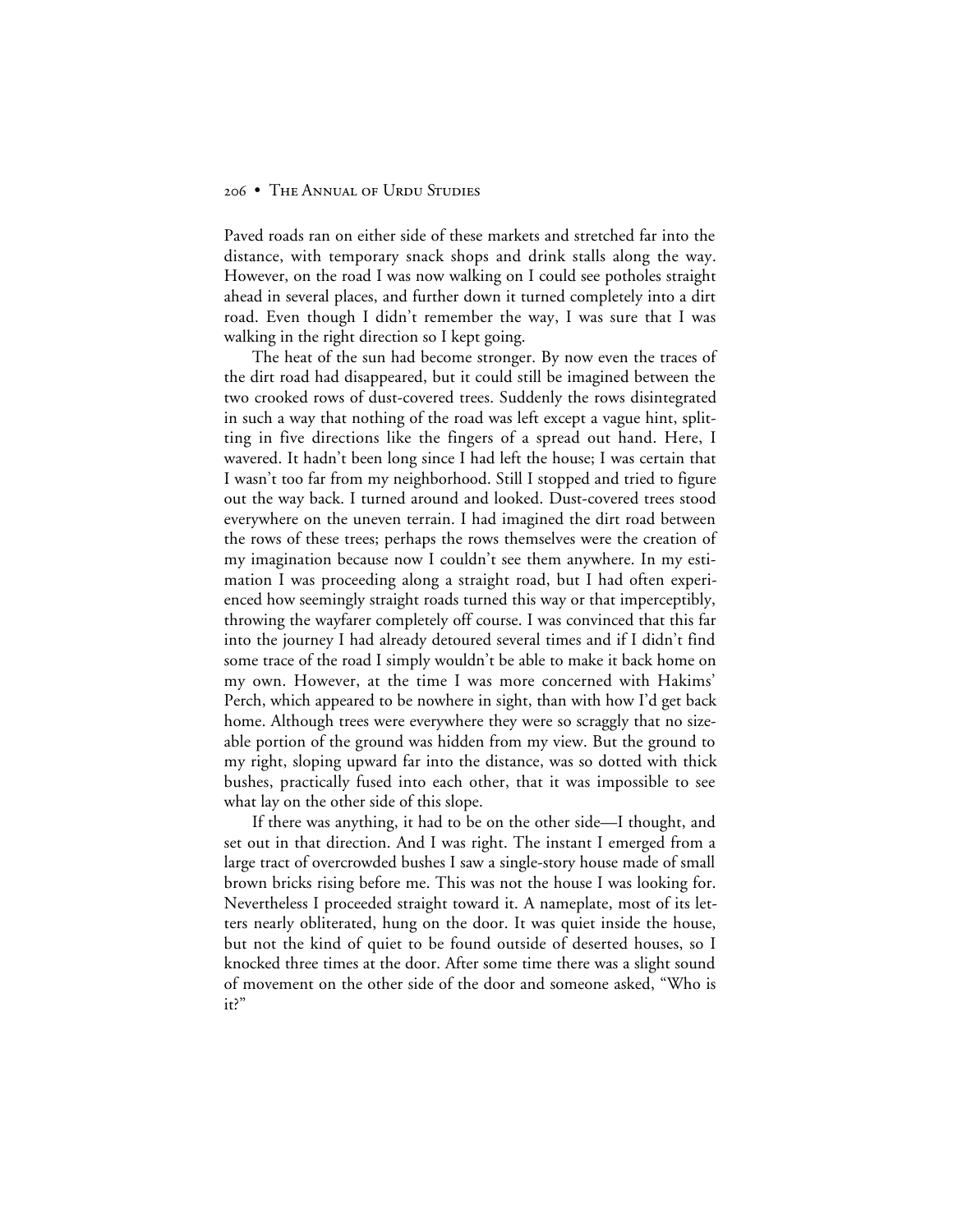What would be the point of telling that, I thought to myself, and said instead, "I seem to have lost my way; is Hakims' Perch somewhere around here?"

"Hakims' Perch … Where have you come from?"

This was quite irrelevant. I felt a bit annoyed at having my question answered with a question; but it was a woman on the other side and she spoke gently and sounded extremely polite. She was holding onto the slightly ajar door, but just lightly. Her fingernails were painted orange. A faint memory crossed my mind. Just then the door opened a tad bit more and in the span of a second I caught a glimpse of a smallish, dimly lit *devrhi*, the courtyard beyond it, and the sun falling on a few branches of the pomegranate tree growing in one of its corners. In the next second I vaguely remembered that Mother used to stop briefly at this house too. But I wasn't able to also remember the people who lived in this house.

"Have you come from some place abroad?" the voice came again from behind the door.

"No," I said, and explained to her who I was. Then I said, "I've come this way after a very long time."

After a lengthy pause I got the answer, "Please go to the back of the house. You'll see the Perch straight across."

The heavy voice of an old woman arose inside the house, "Mehr, who is it?"

I thanked her formally and went to the back of the house. Up ahead a number of hills, large and small, could be seen, their disorderly rows once again giving the impression of a road. These hills were just big mounds of earth, but slightly away from them bushes could be seen on another mound. I looked closely at this other mound: signs of mud graves were evident among the bushes. The whitewash on some of these graves glistened in the strong sunlight.

The house I was looking for was behind the Perch, and I had to go halfway around the Perch to reach it. Standing in front of the massive, old wooden main entrance, I thought for quite a while about how to announce my arrival. The wood of the door was quite thick and somewhat damp; nothing could be gained by knocking at it. Still I tapped three times, but even *I* couldn't hear them. The thought crossed my mind that the house was probably deserted. I gave the door a gentle push. Both

 $\overline{\mathbf{3}}$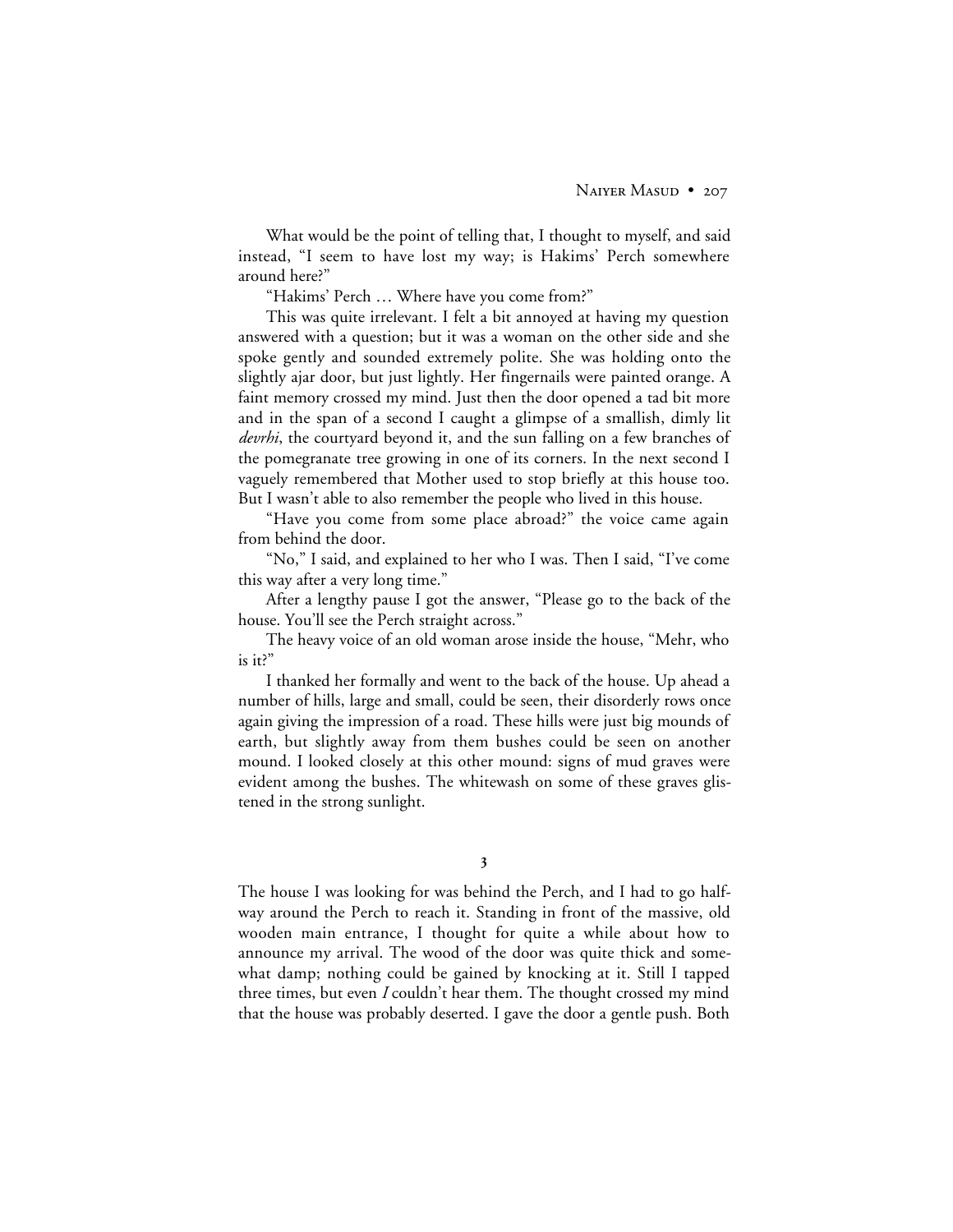of its panels turned smoothly on their hinges and opened, unfolding before me a spacious *devrhi* with a small door on its opposite end. This second door was wide open but a curtain of double-layered sackcloth hung over the entrance. I walked over to the door. Now I could hear people inside the house talking. I knocked and a voice called out to someone, "Go see, somebody's at the door."

At that point my mind became crowded with thoughts. Who all lives here? What should I say to whom? What reason should I give for my visit? How shall I make them recognize me? The urge to walk away came over me, but just then a woman's curt voice asked from behind the curtain, "Who is it?"

I gave her my full name.

"Who have you come to see?"

I had only one answer to this. "The Hakim Sahib," I said.

"The *matab* [dispensary] is on the other side. Please go there. He's getting ready."

Her voice had begun to fade away with the last of her words so I said quickly and a little loudly, "Please tell those inside."

The voice again came close, this time markedly less curt, "Where have you come from?"

Here, again, I introduced myself. Then I paused, mentioned my mother's name, paused again, and gave the name my mother was called at home, saying that I was her son, and then hesitantly I gave the pet name which used to annoy me in childhood. I went through all this in a rather haphazard manner and the woman behind the curtain relayed it somewhat more coherently to someone there who had asked for it, whereupon the voices of the women talking inside became louder and faster for a bit. I heard them repeat my mother's informal name and my pet name several times. I was hearing both of these names again after a long time. I became convinced that if I kept hearing them for a while I'd no doubt begin to recall the entire layout of this house along with all its dwellers; in fact, the image of a spacious courtyard had already started to take shape in my mind. Just then, the sackcloth curtain moved toward me with a rustle and then rose upward, allowing the front wheel of a bicycle to emerge from behind it. I stepped to one side and a boy walked into the *devrhi* holding onto a bicycle. He greeted me and went out the front door. I stood waiting silently. After a while muffled sounds rose from behind the curtain, followed by a few ducks that came into the *devrhi*. The disorderly fashion in which they were moving clearly indicated that they had been shooed out of the house. They waddled toward the front door, quacking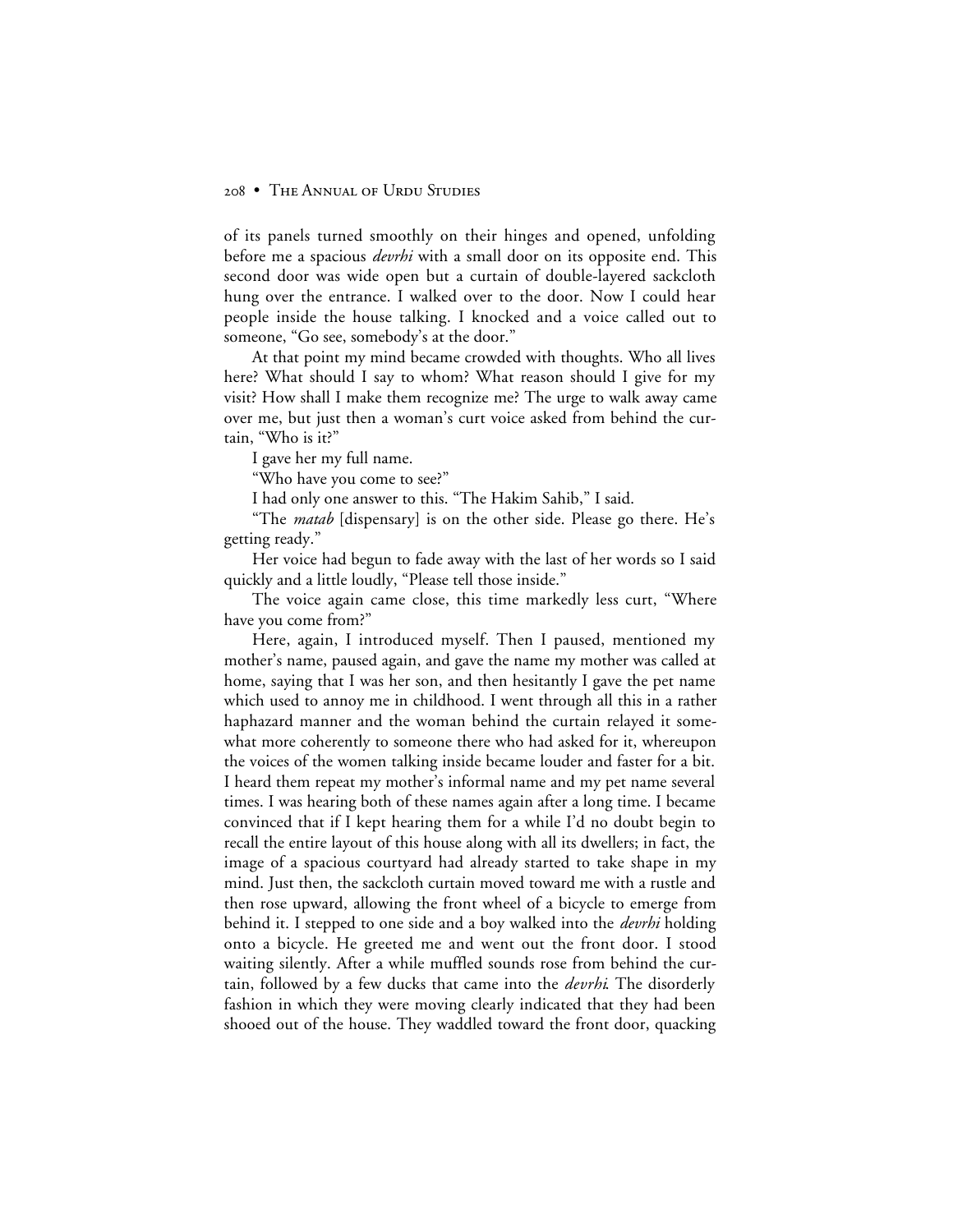among themselves. Meanwhile nothing was heard from inside the house for some time. I became tired of standing in the *devrhi* and began to imagine that the silence which wafts from deserted houses was pouring out from behind the curtain continually in an attempt to engulf me. Just then somebody on the other side of the curtain said, "Please come inside."

Pushing on the double-layered curtain, I stepped into the courtyard of that house.

 $\overline{\mathbf{4}}$ 

In my childhood I had seen any number of houses with large courtyards and small courtyards, with double and triple dalans, overhanging balconies, and wooden arches. This house wasn't any different; I still couldn't recall having frequented it at some point. Stopping in the middle of the courtyard for a few seconds, I noticed that every part of the house was occupied. In several small courtyards women were straining their necks and peering at me with curiosity. I tried to guess where the mistress of the house was most likely to be found and proceeded straight to the dalan where big lanterns hung from its high arches. A large *chauka* made of wooden boards sat on the floor with heavy-looking canopied beds on either side of it. The beds all had sparkling, freshly-washed sheets, still crisp with starch. An old lady sat on the *chauka*. I greeted her without knowing who she was. She smiled, showered me with blessings, and said, "Son, what caused you to wander in here today?"

It occurred to me that this question was not intended to be answered, so with as much courtesy as I could possibly muster I inquired after her health. And she said, "Why, you'd hardly remember now, but when you came here as a child you just wouldn't want to go back home."

Then she recounted many occasions when my mother had to stay on for days because of my insistence.

"And even then you left here crying," she said, wiping her eyes with the edge of her dupatta.

Meanwhile, women continued assembling in the large courtyard from different parts of the house. Most took the initiative and introduced themselves. I was not one to grasp convoluted relationships; still I tried to look as though I recognized every woman who introduced herself and already knew how we were related. The women's hair was heavily oiled and combed, and all of them were draped in coarse cotton dupattas, some seemingly dyed at home. Each one had a collection of stories about my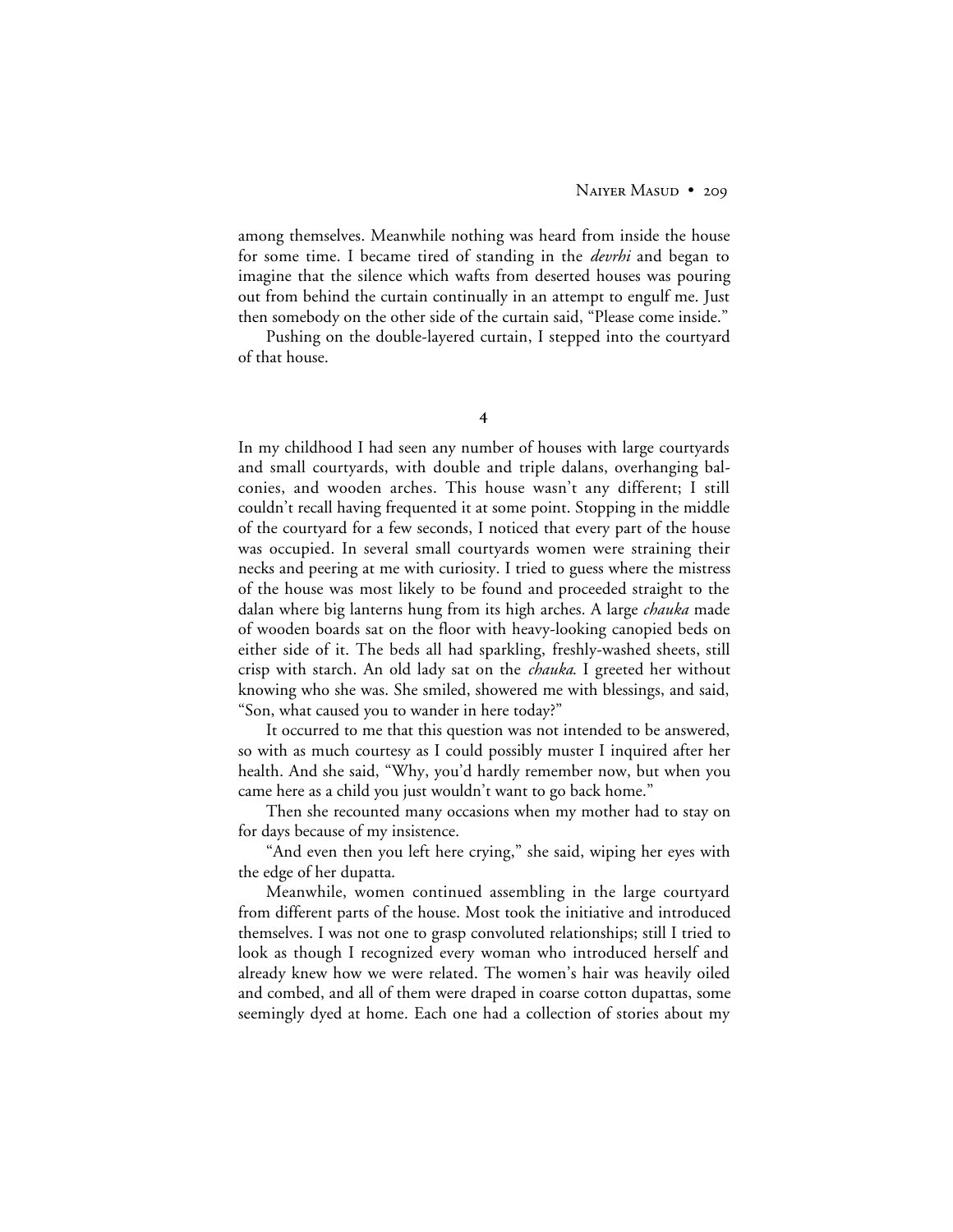childhood. I was shown a guava tree at the edge of the courtyard from which I had taken a fall and been knocked unconscious, causing my mother to fall unconscious too. When the subject of my pranks came up, I found out that not a single woman present had escaped becoming the target of one of them.

I realized that I hadn't spoken a word for quite a while. Perhaps they were now waiting for me to say something since the courtyard had become somewhat hushed. I swept my gaze around and saw a few girls sitting on one side of the *chauka*. When I asked them about their studies and what other things they did to occupy themselves, they blushed and started to edge closer to one another, while somebody else answered on their behalf. At some point three boys had come in and they were sitting at a distance from the girls. I talked to them about a few things I thought might interest them, but I had no idea what their interests were. The boys seemed stupid to me, the girls ugly, although I did like the way the girls drew back from modesty. I was fishing for some topic of interest to the boys when a rattling sound was heard at the door. The boy with the bicycle had returned holding in his hands something wrapped in newspaper cones which had begun to ooze oil. He looked at the dalan and made a sign. Promptly the girls got up and left. Shortly thereafter sounds of their laughing and of the clanking of china rose from a part of the house nearby. I sensed a vague resemblance between the two sounds; I also suspected that they were imitating the way I talked.

How long had I been sitting in this dalan? I tried to guess. Just then a door opened to my left and I saw Hakim Sahib standing behind the reed screen that was hanging in front of it. I recognized him instantly. He was trying to adjust the angle of his cap. Then, turning his face toward the screen, he started groping for something in his pockets. I saw another door behind him with a crowd of peasant men and women near it.

"Listen everyone! I'm coming in," he announced as he lifted the screen.

"You may come in now," the mistress of the house said. "Look, who's here—recognize him?"

By now Hakim Sahib had walked into the dalan. I quickly got up and greeted him. Repeating my whole name softly he said, "Miyan, you've changed so much. If I had seen you elsewhere, I wouldn't have recognized you."

For a while he recounted some of the things that had happened in my childhood and also told anecdotes about my father's unwavering deference. Meanwhile a maidservant walked in with a rather long brass tray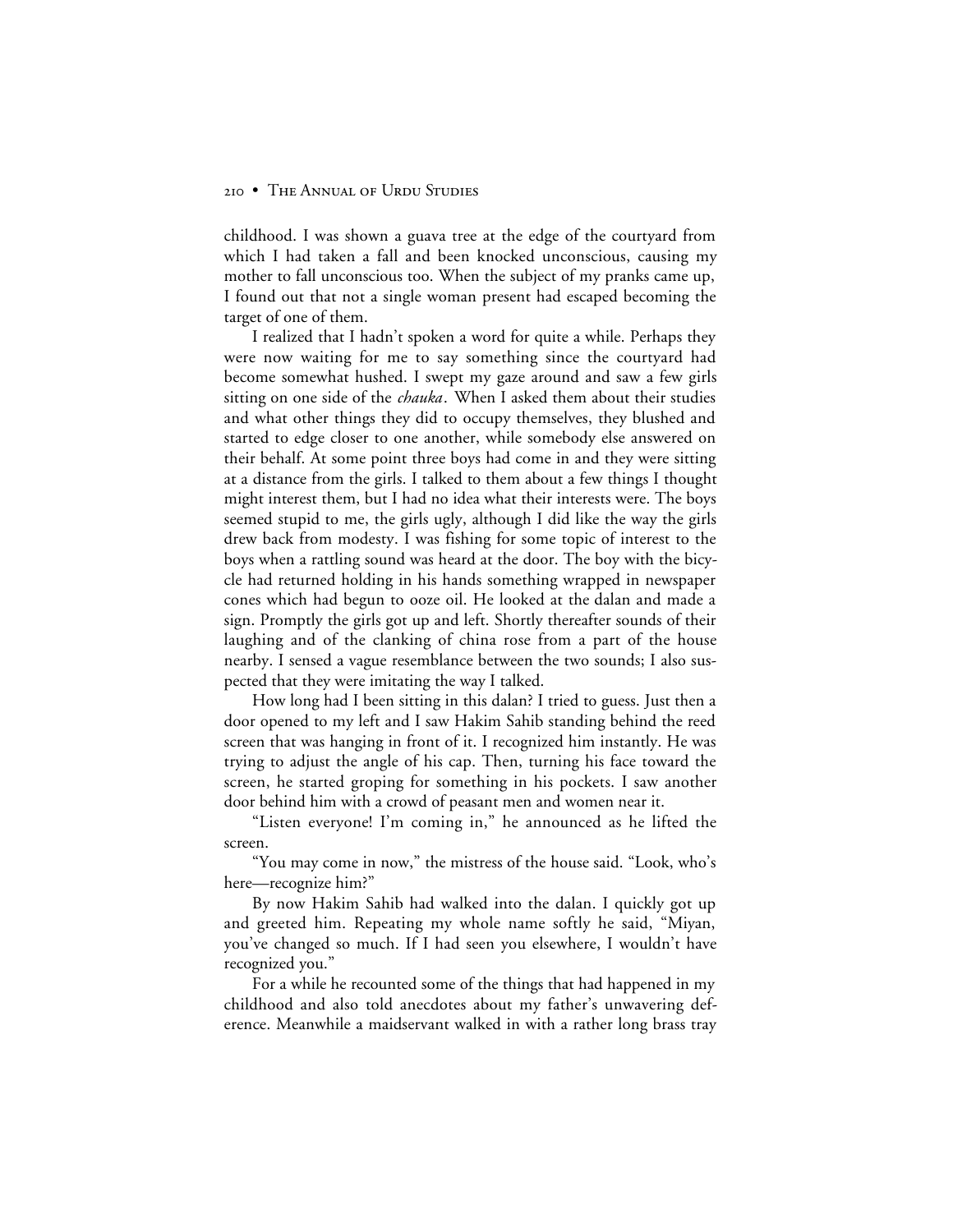of snacks. I glanced at the delicate china plates. Most of the foods on them had been bought from the bazaar, but some items were also homemade. Hakim Sahib pointed at the tray and said, "Now don't let ceremony stand in the way." Then he said to his wife, "All right then. I'm going to be late getting to the *matab*."

After that he went back to his room.

"The *matab* keeps him so busy," the mistress of the house said apologetically. She also said something more but I may have dozed for a moment. When I became alert she was the only one left in the dalan and curtains of some coarse material were swaying in two of the arches. Only the arch in the middle was still open and the lantern hanging there swayed, sometimes to the right and sometimes to the left, in the wind. I looked in the direction of the reed screen. Near the door that was behind it, Hakim Sahib had his hand on the pulse of an old peasant man and seemed to be lost in thought. I turned toward the mistress. She too had dozed, but the muffled sound of girls' laughter coming from some small courtyard nearby made her sit up alert.

"Has Mehr come?" she asked herself, and I saw a faint trace of anxiety sweep over her otherwise contented face for the first time. Just then the curtain drawn over the right arch moved to one side and a young woman entered the dalan. I gave her a fleeting glance. She was dressed in an orange sari made of some wrinkle-proof fabric and she wore nail polish of the same color. The mistress turned toward me, "Do you recognize Mehr?"

I again glanced at the young woman's face. She was wearing a faint shade of orange lipstick. I answered her greeting by shaking my head as if I recognized her, just as I had for the other women. I was about to look at her more closely when some girl called to her softly from behind the curtain and she went out of the dalan.

Hakim Sahib still had his hand on the old peasant's pulse and the mistress had again begun to doze. I got up. The mistress looked toward me with half-opened eyes, and I said, "With your permission I'll go now."

"So you want to go?" she asked in a heavy voice, and suddenly I remembered something.

"That … scary room … is it still there?" I asked.

"The scary room?" she said thinking, and then she recalled with a melancholy smile, "Once you locked Mehr up in that room." The melancholy in her smile deepened. "At least you remembered something of this place."

"Is it still there?"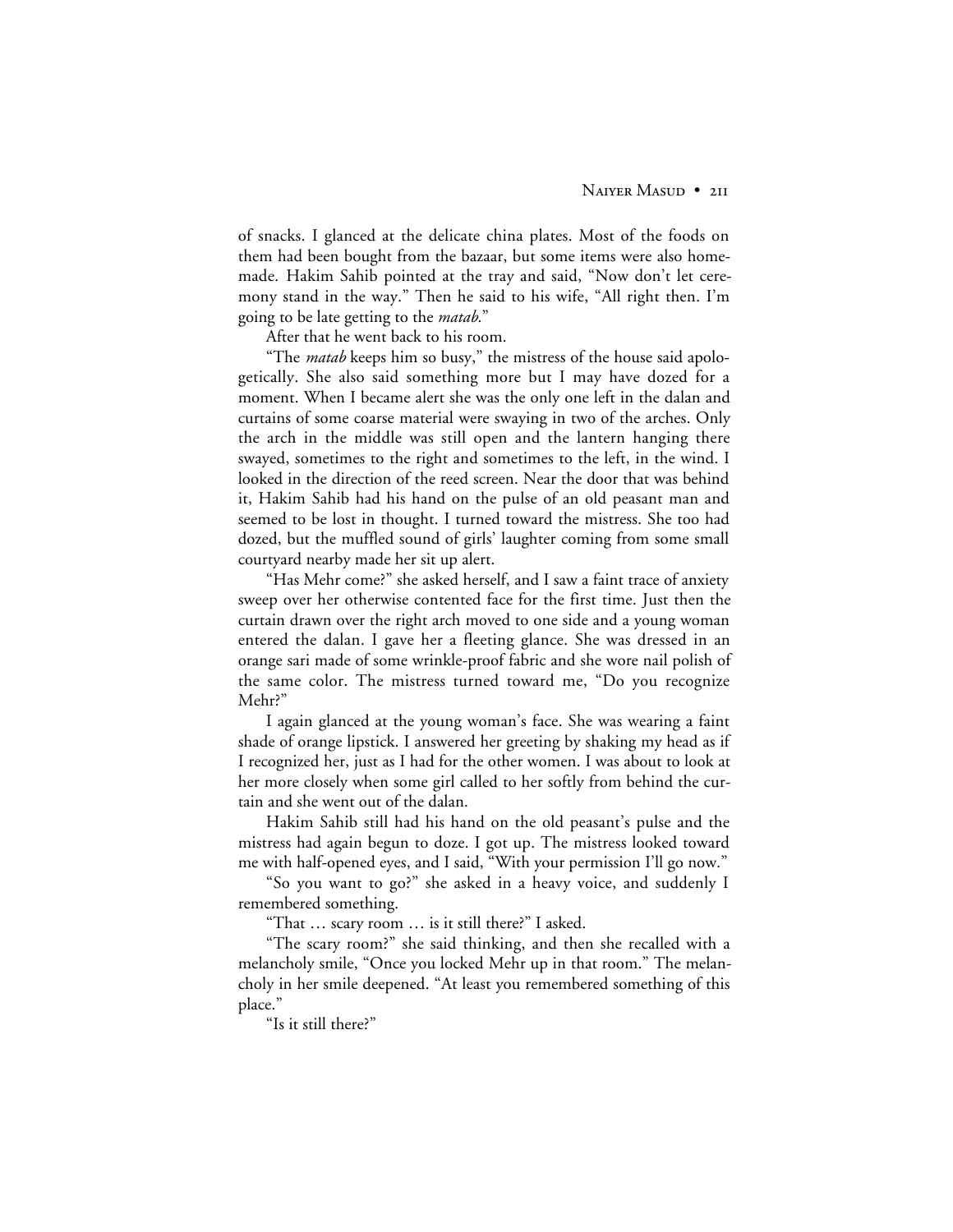"It's there all right. Over there, the door by the *devrhi*. It's not much. The kitchen used to be there before. The walls are black from the smoke. Has a door that opens to the outside. Must be open. The latch doesn't fasten anymore."

"I'll let myself out that way," I said, raising my hand to say good-bye, and turned toward the courtyard.

"Do come sometimes as you have today. Back then you came almost daily," she took a deep breath and her voice trembled a little, "Time has made such a big difference, son."

Her lips were still moving, but I walked across the courtyard and went through the door adjoining the *devrhi*.

There was nothing unusual about the room. The ceiling and walls were coated with soot. But that hadn't made it overly dark. A large hearth, fashioned from wet clay mixed with chaff, stood on one side, but it had become dilapidated. In front of me I could see a vertical shaft of light.

Must be the door opening to the outside, I told myself, and coming close to the shaft I peered through it. I could see Hakims' Perch straight across. I felt the cool touch of the dangling iron latch on my forehead and pulled it toward me. One of the door's panels opened. I let go of the latch, the panel slowly closed on its own. I did this a couple of times, recalling how opening such doors and then watching them close on their own used to be my favorite pastime as a child. I pulled both the panels toward me simultaneously and went out.

A few moments later I was in back of the one-story brown brick house. Hakims' Perch and the bushes and graves on it could be seen more clearly now. I sensed that something was missing there and immediately the thought occurred to me that I had not gone to the top of the Perch to have a look. At the very same instant I recalled something else. I turned back around and walked up to the top.

There were more graves than I had imagined but the dense patch of straw, which was believed to harbor an ancient snake, had disappeared. Those who claimed to have seen the snake said that hair had spouted on its hood. Children used to play near the straw patch, and I even used to hide inside of it, but the snake had never harmed anyone. Perhaps that's why it was widely believed that the snake had stood guard over the Hakim family for generations. By now the image of the partly dry, partly

<sup>5</sup>